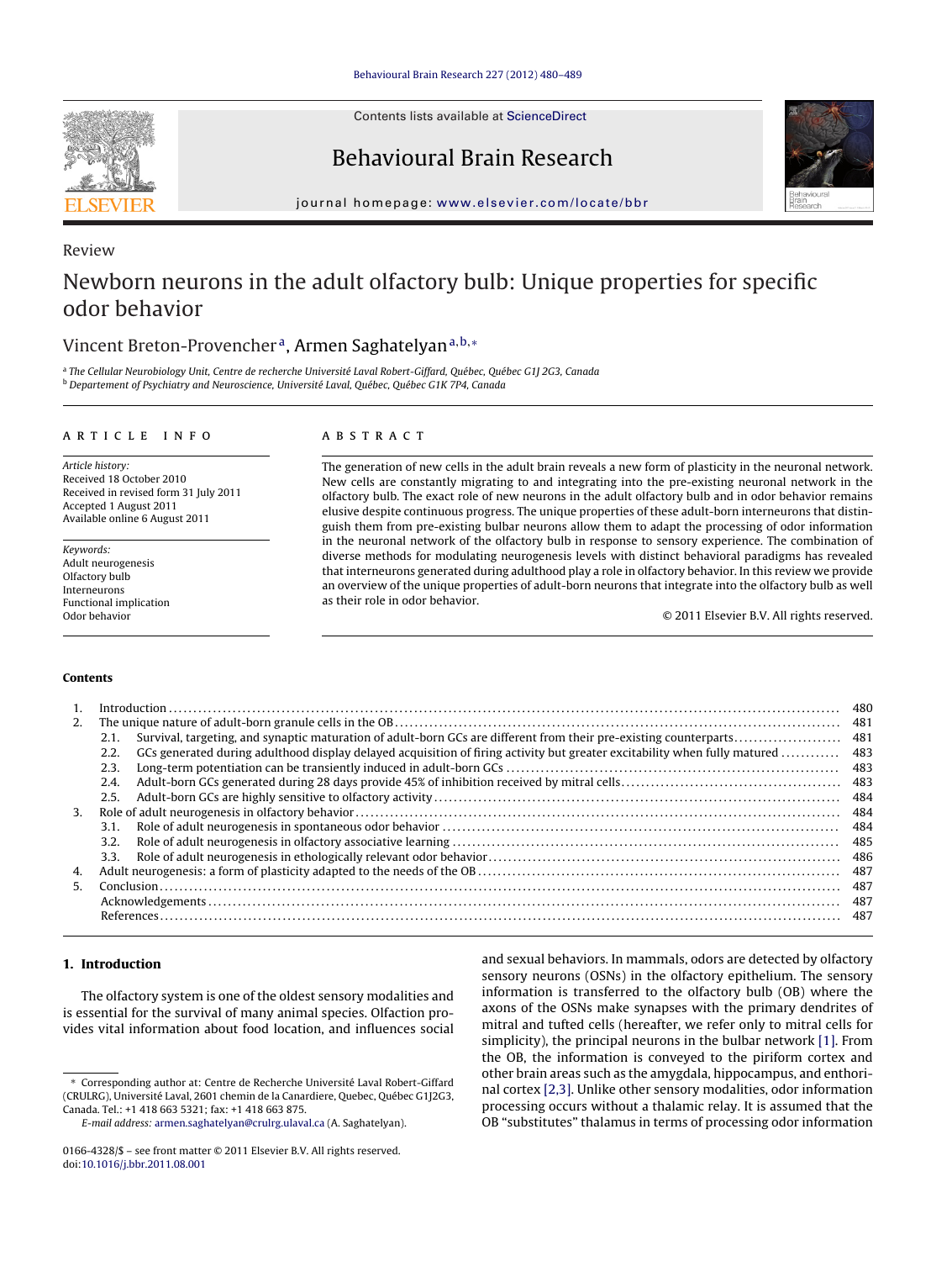and relaying it to higher cortical areas [\[4\]. T](#page-7-0)he processing of odor stimuli in the OB is orchestrated by two populations of interneurons: periglomerular cells (PGCs) and granule cells (GCs). PGCs are located around the glomeruli of the OB, the site of synaptic contacts between OSNs and mitral cells, and form synapses within and between the glomeruli. This strategic positioning of PGCs allows them to control the activity of different glomeruli and take part in odor detection and discrimination processes [\[5–8\]. D](#page-7-0)ifferent subpopulations of PGCs have developed to perform these complex and variable functions at the initial stages of odor processing in the OB. For example, PGCs can express GABA, calretinin, calbindin and parvalbumin [\[9–11\]. I](#page-7-0)n addition, some GABAergic PGCs co-express tyrosine hydroxylase, a rate limiting enzyme for dopamine synthesis [\[12\]. T](#page-7-0)he chemical makeup of GCs is mostly GABAergic, although some GCs also express calretinin [\[13\]. G](#page-7-0)Cs form dendro-dendritic synapses on the lateral dendrites of mitral cells, providing recurrent and lateral inhibition of these principal neurons [\[14–19\]. T](#page-7-0)his inhibition is mediated through reciprocal synapses, where glutamate is released from the lateral dendrites of the mitral cells onto the spine of a GC, which in turn induces the release of GABA back onto the mitral cell dendrites [\[14,15,20\]. T](#page-7-0)he inhibition provided by the GCs synchronizes mitral cell activity, allowing for fine spatiotemporal tuning of the responses of these principal cells to an odor [\[16,19,21\].](#page-7-0)

The two populations of interneurons in the OB are, in part, generated during adulthood from neural stem cells in the subventricular zone (SVZ) bordering the lateral ventricle (Fig. 1)[\[22–24\]. N](#page-7-0)euronal precursors travel in chains toward the OB along the blood vessels in the rostral migratory stream (RMS) [\[25–27\].](#page-7-0) Once in the OB, neuronal precursors mature and acquire the electrophysiological properties of fully developed neurons within 2–3 weeks [\[28–30\].](#page-8-0) Neurons generated during adulthood form functional synapses with the principal cells of the OB [\[31,32\]](#page-8-0) and are activated by odor stimulations [\[33,34\]. O](#page-8-0)f the large number of cells arriving in the OB, only 3% differentiate into PGCs while the others (97%) become GCs [\[35\]. I](#page-8-0)n this review, we discuss the exclusive functions of adultborn GCs in the olfactory neuronal network. We then discuss how these distinct functions affect olfactory behavior. Lastly, we try to understand why neurogenesis exists in the OB.

#### **2. The unique nature of adult-born granule cells in the OB**

The constant arrival of adult-born GCs provides the OB with a substantial pool of flexible neurons that can adapt to the operational needs of the pre-existing neuronal network in response to the environmental demands. Studies using BrdU and  $[3H]$ -thymidine to count adult-born cells have indicated that approximately 20 000–30 000 granule cell precursors arrive every day to the OB [\[28,35\].](#page-8-0) However, DNA base analogs such as BrdU and  $[3H]$ thymidine only label small cohorts of adult-born cells, which underestimates the true proportion of new neurons integrating into the OB network on a daily basis. To overcome this caveat, genetic fate mapping experiments to permanently label and monitor most of the adult-generated neurons have been performed [\[36–38\]. B](#page-8-0)ased on this technique, the number of adult-born granule cells in the OB 3 months after Cre recombination have been show to be equal to or less than 10% of the total cell density in the granule cell layer [\[36,37\]. S](#page-8-0)imilar experiments performed using another nestin-Cre inducible line revealed that the proportion of adult-born GCs in the OB is approximately 40% after 6 months and 50–60% after 12–18 months [\[38\]. W](#page-8-0)hile genetic [\[38\]](#page-8-0) or pharmacological [\[39\]](#page-8-0) ablation of adult neurogenesis for 1 month does not result in any measurable differences in the number of GCs, impairing neurogenesis for 6–12 weeks disrupts the structural integrity of the OB [\[38\]. H](#page-8-0)owever, physiological alterations in the bulbar network



**Fig. 1.** Adult-generated cells are constantly arriving into the olfactory bulb (OB). (A) Illustration representing the adult OB neurogenesis. Adult-born cells migrate tangentially, using blood vessels, from their site of generation (subventricular zone: SVZ) to the OB via the rostral migratory stream (RMS). In the OB, they migrate radially and integrate into the pre-existing neural network. LV: lateral ventricle; Cc: corpus callosum. (B) View of boxed area in A representing the laminar organization of the OB. Adult-born cells differentiate into the bulbar interneurons, granule and periglomerular cells. RMS<sub>OB</sub>: RMS of the OB; GCL: granule cell layer; MCL: mitral cell layer; EPL: external plexiform layer; GL: glomeruli; ONL: olfactory nerve layer.

following ablation of neurogenesis can be observed much earlier [\[39\], i](#page-8-0)ndicating that adult-born neurons have a considerable impact on the functioning of the bulbar network shortly after their integration into the OB. Almost half of the dendro-dendritic inhibition of mitral cells is provided by GCs born over a period of 28 days [\[39\]. T](#page-8-0)his in turn controls the synchronized activity of the principal neurons of the OB and leads to proper execution of behavioral odor tasks [\[39\]. W](#page-8-0)e hypothesize that adult-born cells have a considerable impact on the functioning of the OB network because of the specific morphological and physiological characteristics that distinguish them from pre-existing GCs. Here, we present some of the evidence for such a unique nature of adult-born GCs.

# 2.1. Survival, targeting, and synaptic maturation of adult-born GCs are different from their pre-existing counterparts

The continuous supply of the OB network with adult-born neurons is accompanied by a massive cell elimination [\[28,35,40\].](#page-8-0) A two-fold reduction in the number of BrdU+ or  $[3H]$ -thymidine+ adult-born cells was observed between 15 and 45 days after labeling [\[28,35\]. T](#page-8-0)he second wave of reduction in the number of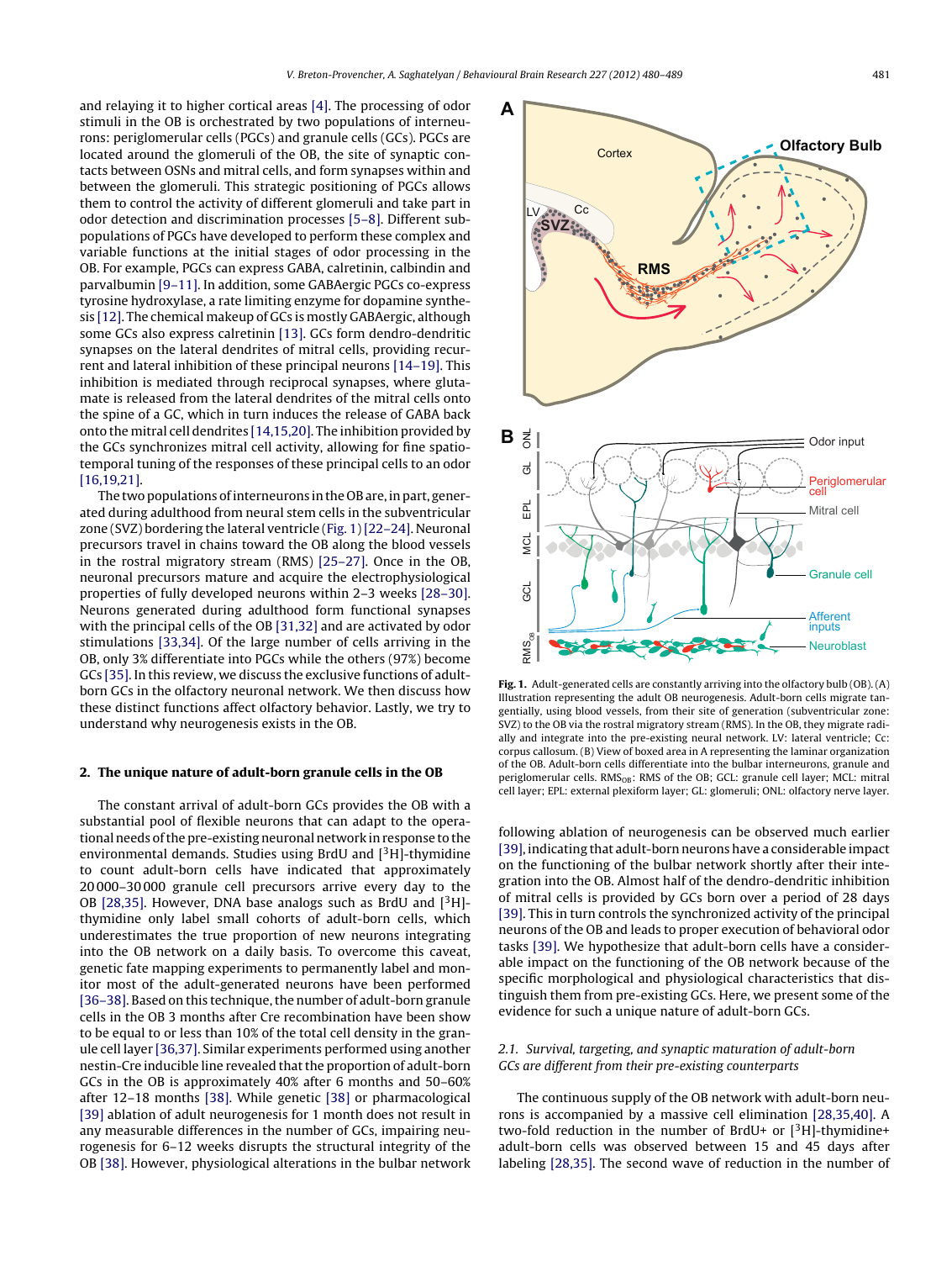<span id="page-2-0"></span>adult-born neurons of about 25% was documented in the adult mice from 135 days to 1 year after labeling [\[28\]. T](#page-8-0)his reduction was not observed in rats, where the adult-born cells that survived the first 3 months persist for up to 19 months [\[35\]. O](#page-8-0)verall these results demonstrate that at least 50% of the adult-born neurons stay in the bulbar circuitry for a limited amount of time, which contrast sharply with the survival profile of the neonatal GCs. No changes in the population of GCs generated during the first postnatal week can be found in the OB from 22 until 60 days after labeling [\[40\]. T](#page-8-0)his data suggest that essentially entire population of GCs generated during early postnatal week may survive until adulthood. Interestingly, however, GCs produced during the early postnatal week are preferentially located in the superficial granule cell layer [\[40\], w](#page-8-0)hile the percentage of adult-born cells that develop into the mature NeuN+ phenotype is higher in the deep granule cell layer [\[38\]](#page-8-0) (Fig. 2A). Indeed, the genetic ablation of adult neurogenesis leads to the elimination of GCs in the deep, but not the superficial granule cell layer [\[38\], i](#page-8-0)mplying that neonatal GCs positioned in the superficial granule cell layer persist throughout life, whereas those positioned in the deep granule cell layer are constantly replaced [\[38\]. T](#page-8-0)he differential targeting and replacement of neonatal and adult-born GCs may lead to different functional outcomes. Since the lengths of the



Fig. 2. Illustration showing the distinct properties of the adult-born granule cells. (A) Model of the maturation of neonatal versus adult-born granule cells. The different shading of red (neonatal) and blue (adult-born) represent the granule cells at their different stage of maturation. Adult-born cells exhibit differences in: location, timing of synaptic input formation and sodium channel properties. Adult-born cells tend to have their soma located in the deeper layer of the OB whereas the neonatal cells are placed in the superficial layer (closer to the mitral cell layer). As a result, their dendritic arborization is reaching different part of the external plexiform layer (EPL). In contrast to neonatal granule cells, interneurons generated during adulthood receive synaptic input before forming synaptic output with mitral cell dendrites. In addition, adult-born granule cells fire action potentials at later maturational stages and tend to have stronger sodium currents when they are fully mature. (B) Shortly after arriving into the adult OB (14 days), theta burst stimulation (TBS) induces long-term potentiation (LTP) at the glutamatergic synapses between cortical projections and adult-born GCs. This feature is lost with maturation of adult-born GCs. (C) Effect of odor enrichment and deprivation on adult-born cells survival and morphology. After odor enrichment there is an increase in the number of adult-born cells surviving in the OB. Odor deprivation on the other hand decreases the survival and number of spine of the adult-born GCs. The pre-existing population of GCs remains intact. (D) Greater amount of adult-born cells respond to novel odors, as assessed by the expression of immediate early genes, compared to the pre-existing population of interneurons. GL: glomeruli; EPL: external plexiform layer; MCL: mitral cell layer; GCL: granule cell layer.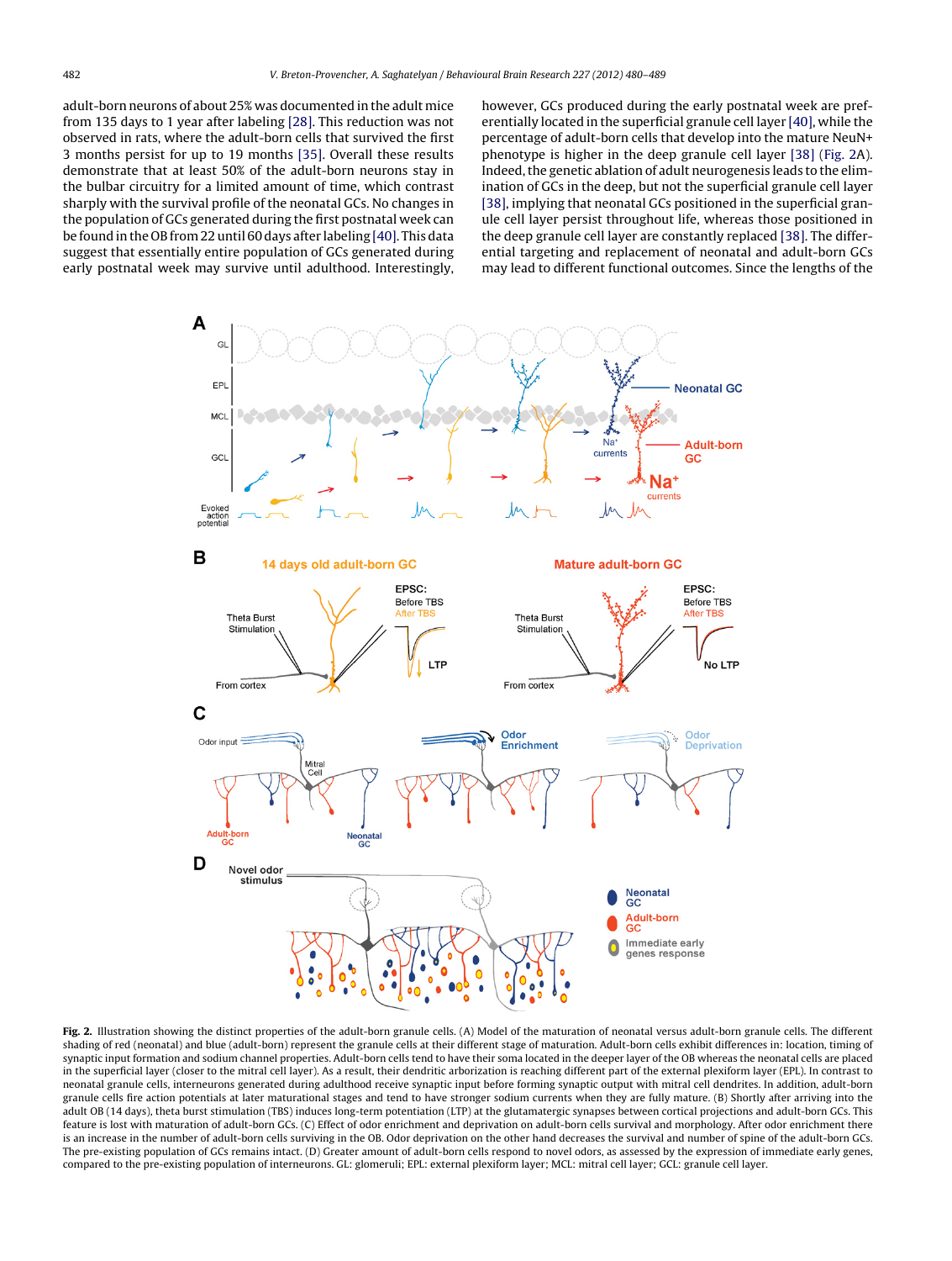primary dendrites of superficial and deep GCs remains relatively constant [\[41\], t](#page-8-0)hese two subpopulations can preferentially target the dendrites of mitral or tufted cell, respectively [\[1,42\].](#page-7-0) This, in turn, implies that the activity of tufted cells is under the preferential control of neonatal GCs, while interneurons produced during adulthood provide an inhibitory drive to both mitral and tufted cells.

GCs produced at different developmental ages not only have distinct targeting and likely survival profiles, they also differ in the development of their input–output synaptic connections ([Fig. 2A](#page-2-0)). Adult-born GCs integrating into the OB network receive the first synaptic input on their soma and basal dendrites before forming their output via dendro-dendritic synapses with mitral cells, on their distal dendrites [\[31,43\]. T](#page-8-0)his maturational profile of GCs generated during adulthood is completely different that of GCs generated during early development, where input and output synapses are formed simultaneously on proximal and distal dendrites [\[43\].](#page-8-0) Such particular sequential acquisition of input synapses on the proximal dendrites of adult-born GCs before forming the output synapses on the distal dendrites allows these cells to be silently integrated into the bulbar network. Adult-born bulbar interneurons thus behave in a "first listen then act" mode. However, when output dendro-dendritic synapses are being formed, the number of spines on the dendrites of adult-born GCs increases until day 28, remains stable until day 42, and subsequently decreases by day 56 [\[31\]. T](#page-8-0)his indicates that adult-born GCs overproduce spines during their integration process [\[31\]. I](#page-8-0)f these overproduced spines are part of the functional dendro-dendritic synapses, it also suggests that adult-born GCs provide greater inhibition of principal neurons at an early stage of their bulbar life. The developmental profile of output synapses of neonatal GCs remains to be elucidated. Analysis of synaptophysis-GFP retrovirally labeled neonatal GCs revealed that the number of output synapses increases until day 28 [\[43\]. I](#page-8-0)t remains unclear, however, if neonatal GCs display the same decrease in the number of output synapses as adult-born interneurons at day 56 and if overproduction of spines is a general feature of both populations of interneurons residing in their immaturity.

# 2.2. GCs generated during adulthood display delayed acquisition of firing activity but greater excitability when fully matured

While morphological distinctions between neonatal and adultborn GCs have different implications for the functional circuitry of the OB, electrophysiological differences between these two subpopulations of GCs have also been observed. The first electrophysiological assessments of newborn interneurons in the adult OB have revealed dissimilarities in terms of spiking activity and the development of sodium conductance [\(Fig. 2A\)](#page-2-0)[\[29,30\]. N](#page-8-0)eonatal GCs can fire action potentials around the time they finish migrating [\[43\]. I](#page-8-0)n contrast, interneurons generated during adulthood acquire sodium conductance and fire action potentials at later maturational stages, just before the emergence of output synapses and only after receiving synaptic inputs at their proximal dendrites [\[29,30,43\], b](#page-8-0)ut see also [\[44\]. W](#page-8-0)hen both adult-born GCs and PGCs acquire their synaptic inputs, they tend to develop significantly larger sodium currents than their neonatal counterparts [\[29,30,45\],](#page-8-0) with steeper conductance-voltage relationships and more negative activation thresholds [\[29\]. T](#page-8-0)his may result in a greater excitability of newcomers than of neonatal GCs, which would enhance their overall inhibitory drive on the principal cells of the bulbar network. Moreover, the excitability of adult-born GCs might be further increased by the modulation of the level of sensory activity [\[45\].](#page-8-0) While odor deprivation induces a shift in the voltage dependency of the sodium currents toward more hyperpolarized values leading to the increased excitability of adult-born GCs, neonatal GCs remain unaffected [\[45\]. A](#page-8-0)s such, adult-born cells display a distinct level of adaptation, which is not present in other interneurons in the OB.

### 2.3. Long-term potentiation can be transiently induced in adult-born GCs

Glutamatergic inputs on the proximal dendrites of GCs, which originate mainly from cortical feedback projections or mitral cell axon collaterals, can be specifically potentiated ([Fig. 2B](#page-2-0)) [\[46,47\].](#page-8-0) This, in turn, increases the excitatory postsynaptic potential of the GCs and, consequently, mitral cell inhibition [\[46\].](#page-8-0) Nissant et al. reported that the plasticity in these synapses can be reliably induced only in young adult-born interneurons, 2 weeks after viral labeling in the RMS [\[47\].](#page-8-0) Theta-burst stimulation (TBS) did not induce long-term potentiation 12 weeks after viral labeling and in unlabeled GCs [\[47\]. G](#page-8-0)ao and Strowbridge also demonstrated that TBS or pairing focal stimulation near the proximal dendrites of GCs with postsynaptic action potentials reliably induces potentiation in GCs in slices prepared mostly from P14 to P21 and in a few cases from P30 rats [\[46\]. S](#page-8-0)ince about 55% and 18% of granule cells are generated during the first and second postnatal weeks, respectively [\[48\],](#page-8-0) it is likely that most of the recorded cells in juvenile rats were approximately of 2–3 weeks old. Therefore, it is conceivable that adult-born and neonatal GCs might both display experience-dependent modifications in the synaptic efficacy at their proximal glutamatergic synapses at the early stages of their life. It seems that, as adult-born neurons, neonatal GCs also lose their capacity for experience-dependent modification at their proximal synapses at later stages, since recording of nonGFP+ cells in the adult OB did not reveal LTP at these synapses [\[47\]. T](#page-8-0)his remains to be proven directly by labeling neonatal GCs and recording them in the adult OB. If young adult-born neurons are more prone to plastic changes at their glutamatergic proximal synapses as compared to old adult-born or neonatal GCs, transiently potentiating these cells provides an immediate way for higher brain areas to modulate the OB neuronal network by increasing the inhibition of mitral cells. This would suggest that adult-born cells adapt more promptly than pre-existing cells.

### 2.4. Adult-born GCs generated during 28 days provide 45% of inhibition received by mitral cells

The morphological and electrophysiological data highlighted above suggest that adult-born neurons may influence the bulbar network in a very specific and time-restricted manner. The ablation of adult neurogenesis for 28 days induces drastic changes in the adult OB network and reduces the frequency of spontaneous inhibitory postsynaptic currents (IPSCs) in mitral cells by 45% [\[39\]. T](#page-8-0)hese data strongly suggest that adult-born interneurons provide more inhibition to mitral cells as compared to neonatal GCs. Ablation of neurogenesis for 28 days also decreases the evoked dendro-dendritic currents [\[39\], w](#page-8-0)hereas there is no difference in rise and decay times or IPSCs amplitudes in mitral cells recorded from control and neurogenesis-ablated animals [\[39\]. T](#page-8-0)hese results suggest that the functioning and content of postsynaptic GABAA receptors is normal but that there is a lower number of GABA release sites on mitral cell dendrites. This hypothesis is supported by the decrease in the number of gephyrin+ puncta, which is anchoring protein for GABA receptors on mitral cell lateral dendrites [\[39\]. I](#page-8-0)nterestingly, while the frequency of miniature IPSCs is reduced by 45%, the number of inhibitory synapses is reduced only by 20% [\[39\]. T](#page-8-0)hese data imply, among other possibilities discussed elsewhere [\[39\], t](#page-8-0)hat adult-born GCs may display a higher probability of GABA release than their neonatal counterparts and thus provide a greater inhibitory drive on the lateral dendrites of mitral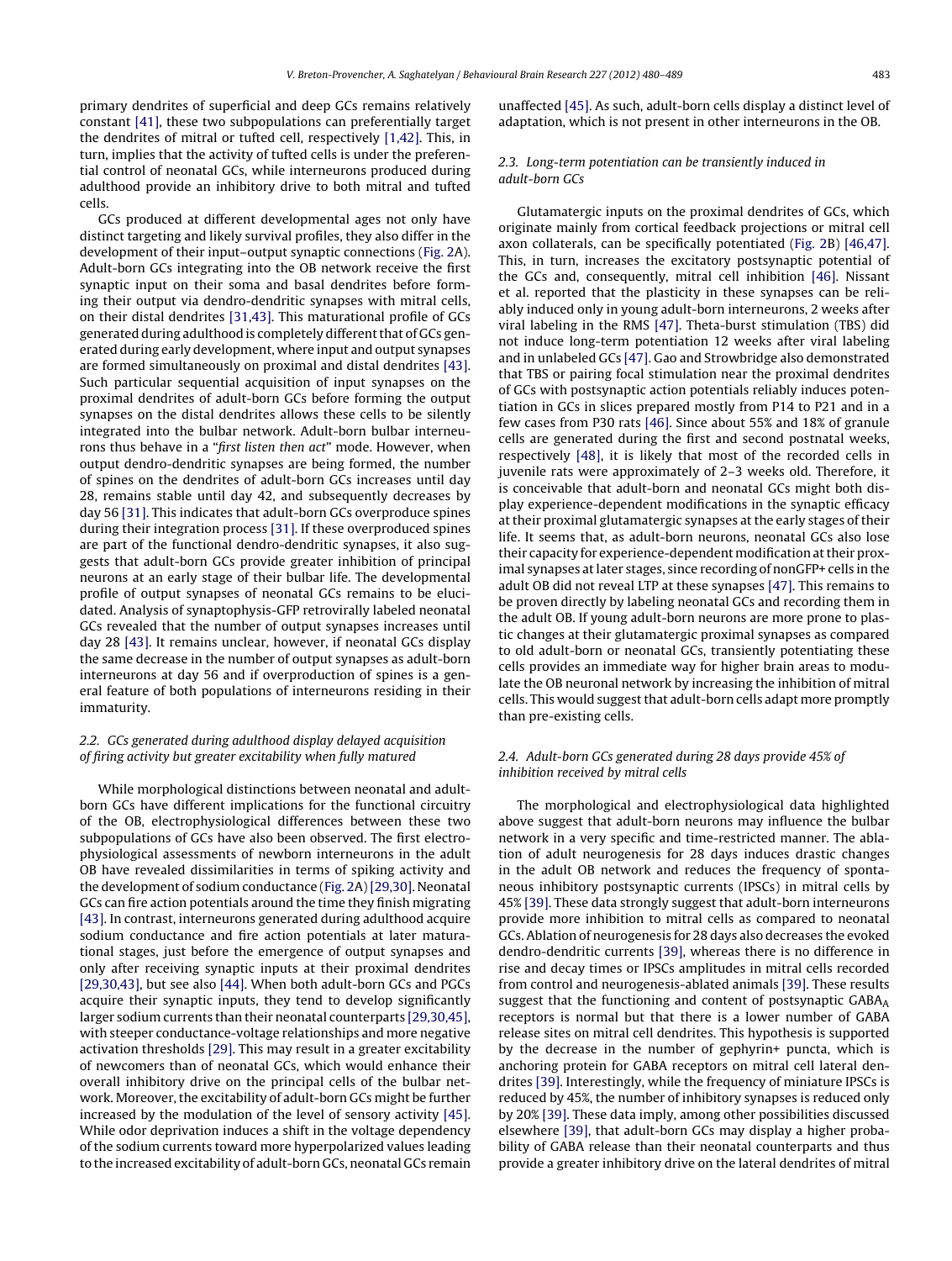cells. This remains to be proven directly by imaging the vesicular GABA release in adult-born and pre-existing cells using FM dyes.

#### 2.5. Adult-born GCs are highly sensitive to olfactory activity

The morphological and electrophysiological evidence discussed above indicates that adult-born GCs have unique properties and reveals some of the differences between them and their neonatal counterparts. These differences suggest that adult-born GCs might exert specific and time-restricted influences on odor information coding in the OB. If this is the case, then this population of interneurons should be also susceptible to changes induced by sensory stimulation. This is born out by the fact that the number of adultborn cells can be modulated by odor enrichment ([Fig. 2C\)](#page-2-0) [\[49–53\],](#page-8-0) odor deprivation [\(Fig. 2C](#page-2-0)) [\[28,45,54–57\], p](#page-8-0)heromones [\[58,59\], a](#page-8-0)nd associative tasks based on olfaction [\[52,60–64\]](#page-8-0) (see also section 3 for further discussions). In addition, the morphology and spine number of adult-born cells are modulated by olfactory activity [\[45,55,65,66\]. O](#page-8-0)n the other hand, the neonatal neurons likely persists over time in the OB, and their initial survival depends greatly on the early olfactory experience occurring at the time of their generation and integration [\[40\]. H](#page-8-0)owever, while the modulation of sensory activity occurs shortly after the integration of neonatal GCs into the bulbar network, their number and morphology remains unchanged [\[45\]. T](#page-8-0)his contrasts with the properties of GCs born during adulthood. At this stage, the level of sensory activity modulates not only the population of adult-born GCs during their integration process, but also the population of adult-born interneurons present in the bulbar network before sensory deprivation [\[56\]. T](#page-8-0)his indicates that GCs that are integrated into the bulbar network remain tuned to changes in the level of sensory information. Adult-born GCs thus seem to be more sensitive to odor stimulations than preexisting interneurons. In line with this hypothesis, the presentation of novel odors induces a greater immediate early gene expression in adult-born GCs than in pre-existing GCs [\(Fig. 2D](#page-2-0)) [\[34\],](#page-8-0) again suggesting that adult-born and pre-existing GCs undergo different experience-dependent modifications [\[34\].](#page-8-0)

Altogether, these data highlight the unique function of adultborn neurons in the OB. This population of interneurons expresses several morphological and electrophysiological features that make them well suited to exert rapid, time-restricted and efficient modulations in the neuronal network in response to changing environmental conditions. The overproduction of dendritic spines, increase in sodium currents and excitability, potentiation of the proximal glutamatergic synapse, and likely many other yet undiscovered characteristics of adult-born GCs, distinguish these cells from their older counterparts and suggest that they exert specific roles in odor encoding.

#### **3. Role of adult neurogenesis in olfactory behavior**

As mentioned above, adult-born GCs form reciprocal synapses with the lateral dendrites of mitral cells. GCs control the responses of mitral cells to an odor by lateral and recurrent inhibitions through this dendro-dendritic synapse [\[16,19,21\].](#page-7-0) By selectively attenuating or boosting dendro-dendritic inhibition in the OB, the latency of odor discrimination can be increased or decreased, respectively [\[67\].](#page-8-0) The synchronization of mitral cells in the OB is crucially dependent on the inhibition provided by the dendrodendritic reciprocal synapse [\[68,69\]](#page-8-0) and decrease in the number of adult-born GCs impairs the oscillatory activity of the principal bulbar neurons [\[39\]. T](#page-8-0)he massive arrival and integration of new cells in the OB network suggests that adult neurogenesis plays a role in olfactory behavior.

Studies on the behavioral impact of adult OB neurogenesis on olfaction have provided, however, many contradictory results. This is likely due to the use of different animal models of neurogenesis modulation including enhancement of neurogenesis by odor enrichment [\[49,50,52,59–62,64,70\], g](#page-8-0)enetic models that indirectly target neurogenesis [\[38,71–75\];](#page-8-0) and specific ablation of neurogenesis via inducible genetic models, pharmaceutical agents or irradiation [\[39,52,59,62,76–78\]. M](#page-8-0)any of these models are correlative and far from being specific. The odor stimulation and learning do not only induce changes in the number and morphology of adult-born neurons [\[49,50,52,59–62,64,70\], b](#page-8-0)ut also affect the sensory neurons turnover [\[79\]](#page-8-0) and the structural plasticity in the glomeruli [\[80\]. C](#page-8-0)onstitutive gene knock-out and knock-in models [\[38,71–75\]](#page-8-0) might affect the development and the function of the olfactory system and, thus, lead indirectly to changes in the level of neurogenesis. Therefore, in order to get a better understanding on the role of adult-born neurons in the bulbar circuitry and the odor behavior, the number of these cells should be modulated specifically in adults and far away from the OB, where sensoryinduced changes in the neuronal network might affect behavioral outcome in a neurogenesis-independent manner. This is achieved by using inducible genetic models, infusion of antimitotic drugs into the lateral ventricle or irradiation of SVZ [\[39,52,59,62,76–78\].](#page-8-0) In addition to the different models to study neurogenesis, distinct paradigms to study olfaction were used. The various behavioral paradigms employed were either based on spontaneous olfactory behavior [\[39,49,50,52,71,73–77\]](#page-8-0) or associative olfactory tasks [\[38,39,60–64,72,76–78\]](#page-8-0) generally using single odor molecules or mixtures of two odorants. The involvement of adult neurogenesis in ethologically relevant olfactory behavior has also been studied [\[38,58,59,70,81,82\]. S](#page-8-0)ince the role of adult neurogenesis may differ significantly depending on the behavioral paradigm employed, we distinguish between the results obtained with these different tests.

#### 3.1. Role of adult neurogenesis in spontaneous odor behavior

The simplest odor behavior test involves presenting a novel neutral odor to an animal and measuring the sniffing time during the presentation of that odorant. This type of behavior, hereafter called spontaneous odor behavior, does not rely on the active involvement of higher brain areas as in associative or ethologically relevant odor tasks. The ability of an animal to discriminate an odor can be assessed using repeated presentations of an odor (habituation) followed by the presentation of a novel odor (dishabituation). The sniffing time during the habituation phase normally decreases between each presentation, and then increases during the dishabituation phase if the animal is able to discriminate between the two odors. The performance of an animal during the habituation/dishabituation phases can be tested using either chemically related odors (enantiomers, n-aliphatic aldehydes, acids, alcohols), hereafter called similar odors, or two completely different chemical cues differing in composition and chemical properties, hereafter called dissimilar odors [\[52,83,84\]. S](#page-8-0)pontaneous odor behavior can also be used to assess the short-term olfactory memory of an animal by comparing the sniffing time during two exposures to the same odor with different time intervals between presentations. At the second presentation of the odor, an animal remembering the odor investigates the odor for a shorter period of time. The short-term memory refers to the memory of an odor within a time interval that is less than four hours [\[75\]](#page-8-0) as opposed to long-term memory, which is tested over a period equal or exceeding 24 h and is typically assessed using associative tasks. Spontaneous odor behavior can be used to evaluate the odor detection threshold of an animal by comparing sniffing times during the presentation of the same odor at different concentrations. All these tests can be used to probe the role of adult neurogenesis in simple spontaneous odor behavior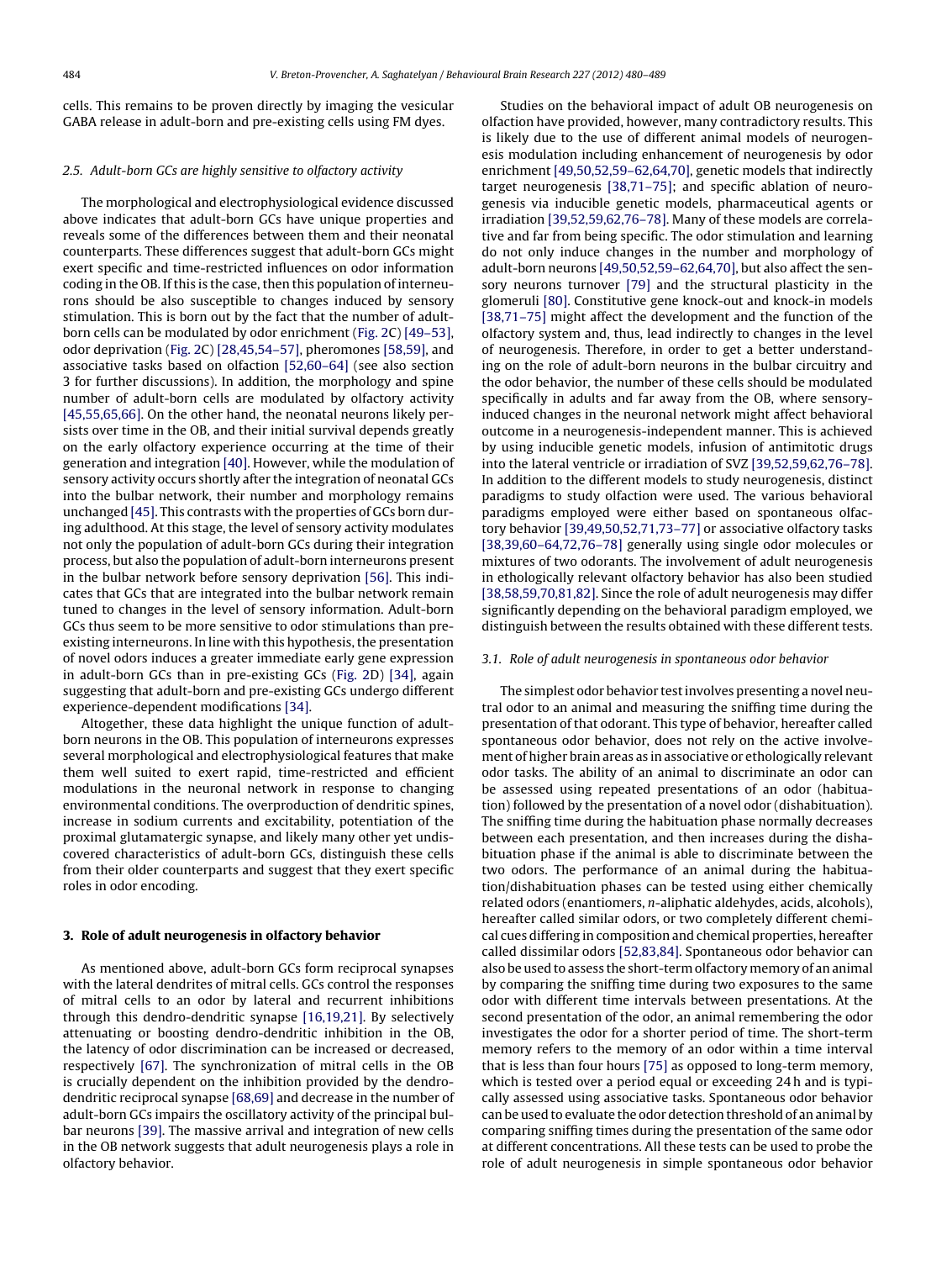tasks that largely rely on odor detection in the sensory epithelium and odor information processing in the OB.

Many studies have used spontaneous odor tasks to evaluate the behavior of rodents where neurogenesis is either reduced or enhanced. Olfactory stimulation by odor enrichment increases the survival of adult-born interneurons in the OB [\[49,50,52,60–62\].](#page-8-0) Placing mice in an enriched environment for 40 days enhances the number of adult-born GCs in the OB and improves spontaneous short-term memory of odors [\[49,50\]. I](#page-8-0)n addition to the effects on the cell survival and short-term memory with odor enrichment, it has been demonstrated that olfactory perceptual learning is accompanied by an increased number of adult-born cells in the OB [\[52,60–62\]. E](#page-8-0)nrichment with two chemically similar odors boosts adult-born cell survival, which improves the ability of an animal to discriminate pairs of odors which activates partially overlapping regions of the OB [\[52\]. A](#page-8-0)s expected, blocking neurogenesis by infusing antimitotic drug AraC (arabinofuranosyl cytidine) during the period of odor enrichment prevents the improvement in the discriminative abilities of mice [\[52\]. T](#page-8-0)his effect is specific to pairs of chemically similar odorants, since the ablation of neurogenesis has no impact on the discrimination of odors that are chemically dissimilar [\[39\]. T](#page-8-0)hese results suggest that adult-born neurons are mainly involved in short-term odor memory and the discrimination of perceptually similar odors, but not in the discrimination of dissimilar odor cues.

Different transgenic mouse models leading to the affected number of newborn cells were also used to assess the contribution of neurogenesis to spontaneous olfactory behavior [\[71,73,75\]. T](#page-8-0)hese studies have resulted in the contrasting data. The impairment of the migration process in neural cell adhesion molecule (NCAM) deficient mice, and the survival rate in variant brain-derived neurotrophic factor (Val66Met) mutant mice, leads to a decrease in the overall number of adult-born cells in the OB and reduces the ability of the mice to discriminate between dissimilar odors [\[71,73\]](#page-8-0) while leaving short-term memory intact [\[73\]. I](#page-8-0)n contrast, the removal of  $\beta$ 2-containing nicotinic acetylcholine receptors leads to an increase in adult-born cell survival and a decrease in short-term memory [\[75\]. H](#page-8-0)owever, this behavioral effect might be due to the direct modulatory role of cholinergic afferents in olfactory processing and not neurogenesis per se. This possibility is supported by the fact that the injection of scopolamine, a cholinergic receptor antagonist, in the OB impairs short-term olfactory memory [\[85\]. O](#page-9-0)verall, the impairment of neurogenesis using constitutive gene knock-out or knock-in models is far from specific. Possible compensatory mechanisms such as a change in OB size, defects in the formation of neuronal circuitry during embryogenesis and neonatal life, and possible functional alterations in the bulbar circuitry of an adult animal may distort the actual effect. As such, the use of models that only alter adult neurogenesis, leaving the rest of the brain intact, seem to be the most appropriate approach for studying neurogenesis.

Several models in which adult neurogenesis is specifically affected have been introduced in recent years [\[38,39,62,76,78\].](#page-8-0) In the studies examining the role of adult-born GCs in spontaneous odor behavior, neurogenesis was altered either by irradiation or by using antimitotic drugs [\[39,52,76\].](#page-8-0) Focal irradiation of the subventricular zone impairs cell proliferation and thus disrupts the production of OB interneurons for a period up to 180 days [\[76,78,86\]. D](#page-8-0)epending on the intensity of the irradiation, the number of migrating cells arriving in the OB can be reduced by 70–96%, leaving proliferation in the hippocampus intact [\[76,78\].](#page-8-0) In one study where focal irradiation induced a 70% decrease in the number of doublecortin+ cells, no changes in spontaneous discrimination or short-term memory were noted [\[76\]. H](#page-8-0)owever, in this study, a major compensatory effect on the survival of the remaining 30% of adult-born cells in the OB was observed [\[76\]. I](#page-8-0)ndeed, the cells that arrived in the OB of irradiated animals survived significantly longer [\[76\]. T](#page-8-0)he disruption of adult neurogenesis may be compensated for by changes in the remaining population of adult-born GCs, which ensure the proper functioning of the bulbar circuitry [\[45\]. I](#page-8-0)t is thus conceivable that the negative spontaneous odor behavior results obtained with irradiated mice can be explained by compensatory changes in the bulbar network. Therefore, in order to understand the role of adult-born neurons in odor coding and olfaction, a careful evaluation of physiological changes, at both cellular and network levels, in the OB following affected neurogenesis is required.

The infusion of the antimitotic drug AraC into the lateral ventricle stops proliferation [\[72\]](#page-8-0) and completely abolishes the arrival of cells in the OB [\[39,52,59,62\]. T](#page-8-0)he effect on hippocampal neurogenesis appears to be minimal[\[39,52,59,62\]. T](#page-8-0)he number, morphology, and spine density of interneurons generated before the infusion of AraC do not change, indicating that the compensatory changes in the survival of GCs observed in the irradiation model do not occur in AraC-treated mice. Ablating neurogenesis for 1 month using AraC affects the odor detection threshold and the short-term memory of odors, but leaves the discrimination of chemically dissimilar odorants unaffected [\[39\]. A](#page-8-0)s outlined above, the reduced inhibitory drive on bulbar principal neurons that leads to the alteration of synchronized activity following sensory stimuli thus appears to be the cellular basis of odor behavior deficits [\[39\].](#page-8-0) These findings imply that short-term memory depends on the constant formation of inhibitory reciprocal synapses in the OB.

# 3.2. Role of adult neurogenesis in olfactory associative learning

Associative learning of an odor is another paradigm that has been extensively used to evaluate the function of neurogenesis in the OB. Rather than measuring the natural exploration time of an animal, these tests evaluate the capacity of an animal to associate an odor with a food or water reward or noxious stimuli [\[38,39,60–64,72,76–78\].](#page-8-0) Use of these tests in different animal models displaying altered neurogenesis has given rise, however, to conflicting results.

Most associative learning tasks influence the level of neurogenesis in the OB [\[60–62,64\]. T](#page-8-0)he survival of adult-born cells increases when mice are tested with an odor discrimination task in which they have to distinguish between two odors to receive a reward [\[60,62–64\]. T](#page-8-0)he discrimination task mainly increases the survival of 3–4 weeks old GCs [\[64\]. H](#page-8-0)owever, the survival of adult-born cells generated 5 weeks before performing the learning task decreases [\[61,64\].](#page-8-0) The complexity of the task (similar or dissimilar odors) appears to abolish this reduction in survival [\[61\]. T](#page-8-0)he proportion of activated BrdU+ cells co-expressing immediate early gene marker cfos was evaluated over the age of adult-born cells in order to understand the involvement of adult-born neurons in the associative learning [\[63\].](#page-8-0) It has been shown that odor stimulation preferentially recruit young 2 weeks old adult-born neurons, whereas associative learning based on odor-discrimination recruit more mature 5 weeks old BrdU/cfos+ adult-born neurons [\[63\].](#page-8-0) These results suggest that olfactory learning may increase either the integration/elimination or the activation of adult-born GCs depending on cell age, and indicates that there is a critical period for learninginduced integration and activation of adult-born neurons into the bulbar circuitry. Newly recruited neurons are more sensitive to associated odors [\[60–63\], a](#page-8-0)nd an increase in cell number appears to upregulate the overall inhibition received by mitral cells [\[52\]. W](#page-8-0)e still do not completely understand how adult-born neurons affect the cellular and neuronal network in the OB to influence bulbar circuitry involved in associative odor discrimination and learning.

The exact role of increased neurogenesis following odor associative learning in modulating olfactory behavior also remains unclear. It appears that blocking neurogenesis during the odor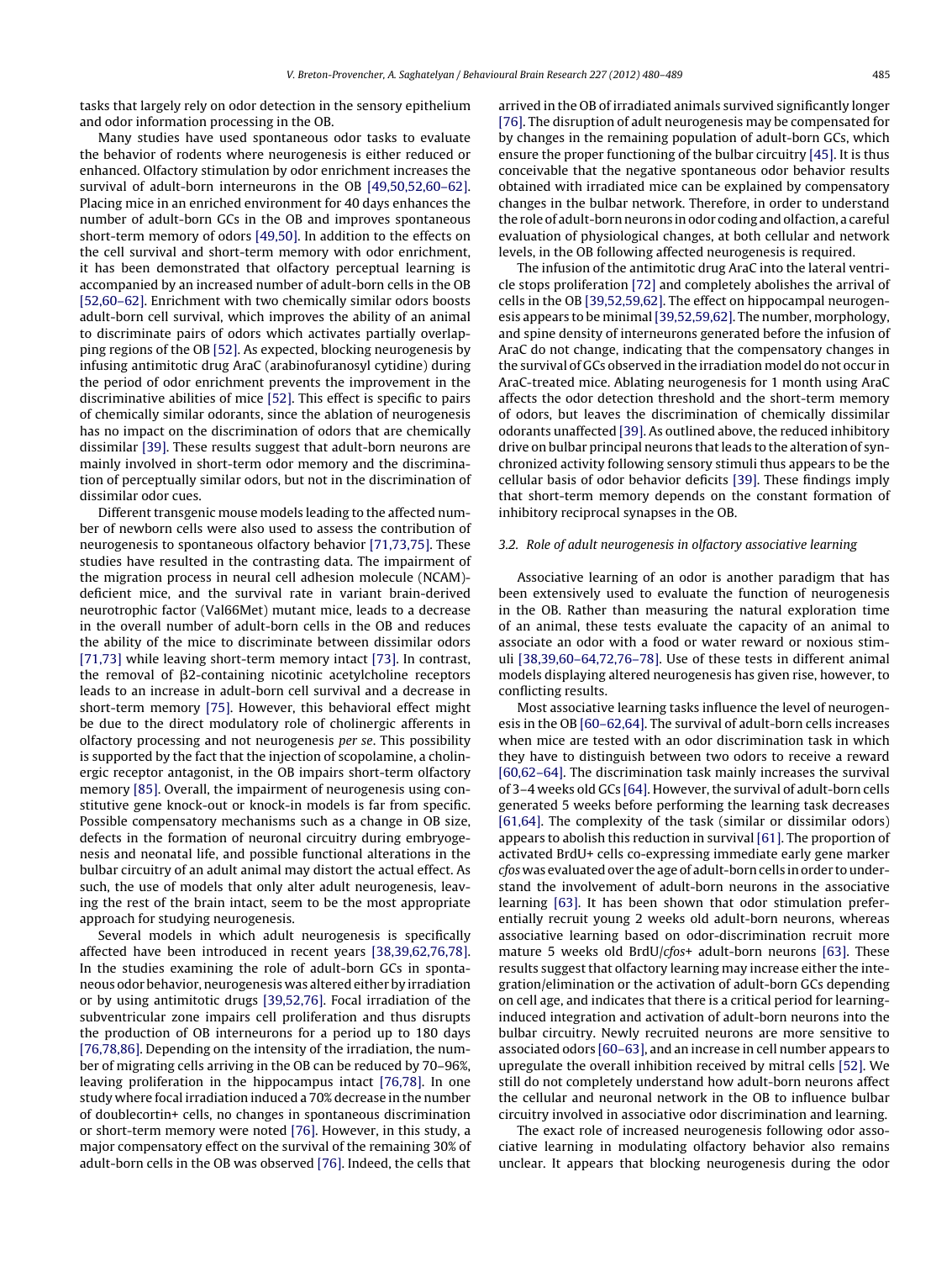conditioning of an animal does not impair the acquisition of the associative olfactory task [\[62\]. M](#page-8-0)oreover, associative odor discrimination and memory are also unaffected when adult-born neuron survival is increased by caspase inhibitor zVAD [\[77\]. O](#page-8-0)n the other hand, it has been recently suggested that the increase in the number of adult-born neurons following learning paradigms may be necessary for the retrieval of long-term memories [\[62,76\]. H](#page-8-0)owever, this is contradicted by the data obtained in an inducible transgenic model showing long-lasting impairment in adult neurogenesis [\[38\]. I](#page-8-0)n this model, there were no differences between control animals and neurogenesis-ablated mice in terms of odor-associated learning tasks, suggesting that adult neurogenesis is not required for odor-associated memory. In addition, normal long-term associative memory has been reported in two other models of altered neurogenesis [\[39,74\]. T](#page-8-0)he reasons for this discrepancy are unclear, but likely results from the type of associative learning task used in the studies. The associative learning tasks can be sub-divided into operant and non-operant conditioning tasks that should be clearly defined in order to avoid an additional confusion in the field. The operant conditioning task depends on the active learning of the behavioral paradigm, where the behavior of the animal during the training phase determines whether it receives a reward or not. In contrast, non-operant associative task relies on a passive association of a reward with odor stimuli during the training phase. However, it should be noted, that the level of "active behavior" of the mouse during the passive association of the reward with odor stimuli could be a matter of debate and thus classification of some of the tests used in the recent studies as operant conditioning tasks. We think that Sultan et al. [\[62\]](#page-8-0) and Lazarini et al. [\[76\]](#page-8-0) used operant conditioning task since the behavior of the animal during the training phase determined whether it receives a reward or not. In contrast, our group [\[39\], I](#page-8-0)mayoshi et al.[\[38\]](#page-8-0) and Kim et al.[\[74\]](#page-8-0) used non-operant associative tasks that relied on a passive association of a reward with odor stimuli during the training phase. Our classification of operant and non-operant conditioning tasks is in line with that of several other groups. After the initial submission of our review, the group of Dr. Pierre-Marie Lledo has published a review article where it was implicitly stated that "...it is worth noting that some studies have employed non-operant tasks (Imayoshi et al., 2009; Breton-Provencher et al., 2009) whereas other studies have used operant tasks (Lazarini et al., 2009; Sultan et al., 2010)" [\[87\]. S](#page-9-0)ultan et al. [\[62\]](#page-8-0) have also classified the test performed by Imayoshi and colleagues as non-operant conditioning task. Thus, several groups agree that the discrepancy in the behavioral studies using associative learning paradigms could result from the use of operant vs. non-operant associative tasks. Each of these behavioral paradigms has advantages and disadvantages. The operant go/no-go conditioning test provides precise control over odor concentration, but requires extensive active learning, whereas non-operant conditioning tasks provide little control over odor concentration and the timing of olfactory stimulation, but depend on passive association of an odor with the reward [\[4\]. L](#page-7-0)astly, a completely different approach to assessing OB function suggests that blocking neurogenesis alters the fear response created by the association of an odor with a noxious stimulus [\[78\].](#page-8-0)

The major drawback of all these behavioral paradigms is, however, the requirement for the involvement of higher brain areas such as the hippocampus, amygdala and piriform cortex to execute these tasks [\[3\]. L](#page-7-0)ong-term olfactory memory is largely attributed to the potentiation of synapses in the piriform cortex [\[88–92\]. F](#page-9-0)ear conditioning paradigms mainly evaluate the interaction between the OB and the amygdala [\[93\]. T](#page-9-0)he involvement of different centrifugal projections in the distinct associative paradigms (operant vs. non-operant) can also be different, thus leading to different functional outcomes [\[94–96\].](#page-9-0) It is known that centrifugal inputs projecting to the OBmodulate adult neurogenesis [\[75,97,98\],](#page-8-0)

adding another level of complexity. Because of all these "interferences", it is difficult to determine whether changes in the level of neurogenesis and the reported, but controversial, involvement of adult-born neurons in the learning paradigm are caused by influences from higher brain areas or by the preferential recruitment and survival of adult-born GCs in the bulbar circuitry by odor learning. However, the fact that the ablation of neurogenesis during the acquisition phase does not influence associative memory and that adult-born neurons are involved in the retrieval of memory [\[62\]](#page-8-0) favors a top-down effect of higher brain areas on the survival of adult-born neurons. In order to fully understand the implication of adult-born neurons in the formation of associative memory, more detailed analyses of physiological changes, both at cellular and network levels, in the OB following associative odor learning paradigms are required. The results of such studies, combined with morphological analyses of adult-born neurons and behavioral outcomes, will make it possible to determine the exact function of adult-born neurons in associative odor behaviors.

### 3.3. Role of adult neurogenesis in ethologically relevant odor behavior

A better understanding of the role of adult-born neurons in ethologically relevant odor behaviors has begun to emerge. For instance, the addition of adult-born neurons plays a significant role in pregnancy, mating behavior, male offspring recognition and male–male aggressive behavior [\[38,58,59,70,81,82\]. P](#page-8-0)regnancy induces a prolactin-mediated increase in the proliferation of neuronal precursors in the SVZ together with an enhancement in the number of OB interneurons [\[58\].](#page-8-0) Inactivation of prolactin receptor gene or ablation of adult-born neurons using genetic models induces defects in the maternal behavior [\[38,58\]. H](#page-8-0)owever, opposite results were obtained in focal SVZ irradiated mice, where no defects in the maternal behavior were observed [\[81\]. A](#page-8-0)s discussed elsewhere [\[38,81\],](#page-8-0) the discrepancy between studies might arise from different models used to ablate adult neurogenesis. While SVZ irradiation leads to 60–70% reduction in the number of Dcx+ cells [\[76,81\],](#page-8-0) the remaining 30% of adult-born cells might uphold the functioning of the OB neuronal network because of compensatory changes. It has been already demonstrated that compensatory changes brought by adult-born GCs indeed preserve the normal functioning of the bulbar network despite dramatic defects in the number and morphology of adult-born interneurons [\[45\]. T](#page-8-0)his can be directly addressed by performing electrophysiological investigations at both the cellular and network levels, in the OB. To our opinion, the discrepancy between studies could be solved only if we know how the functioning of the bulbar network is affected in different models used to ablate adult neurogenesis.

The number of adult-born cells was also increased when female mice were stimulated for 7 days with pheromones from a dominant male [\[59\]. T](#page-8-0)his increase in neurogenesis is correlated with the female's preference for a dominant male, since blocking neurogenesis during the period where the female is exposed to the dominant male pheromones attenuates this behavioral preference [\[59\].W](#page-8-0)hile these studies point to a role for OB neurogenesis in female behavior, ethologically relevant stimulation increases OB neurogenesis in males [\[70\].](#page-8-0) The number of cells in the OB increases in male mice that interact with their offspring in the first seven postpartum days [\[70\]. T](#page-8-0)hese adult-born neurons are preferentially stimulated by odors that are specific to the offspring and are involved in offspring recognition [\[70\]. F](#page-8-0)inally, it has been recently demonstrated that the ablation of neurogenesis in males using inducible genetic models induces defects in male–male aggression and male sexual behavior toward female [\[38\]. A](#page-8-0)ll these results provide direct proof for the importance of neurogenesis in the natural and ethologically relevant odor behavior of animals.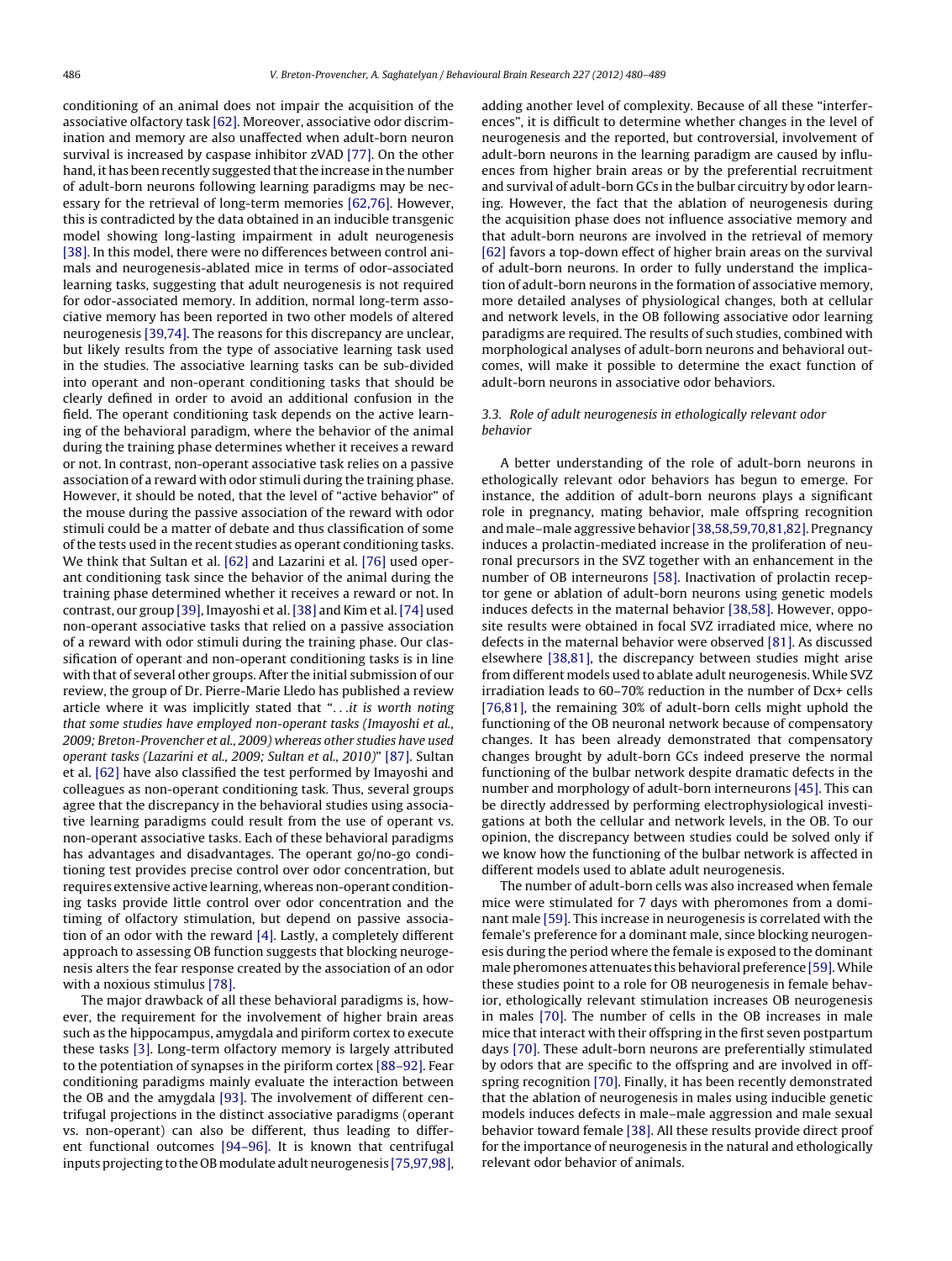#### <span id="page-7-0"></span>**4. Adult neurogenesis: a form of plasticity adapted to the needs of the OB**

The addition of adult-born cells to the OB network is a captivating process. The OB, unlike other regions of the brain, requires the constant assembly and disassembly of synapses to efficiently compute and integrate the sensory information it relays. The activity of mitral cells in the OB is modulated by interneurons, especially by the GCs. The inhibition provided by GCs is thought to be involved in the spatio-temporal coding of odor information [16–19,99,100]. Spatial coding is characterized by the lateral inhibition of different groups of mitral cells by bulbar interneurons. Temporal coding is characterized by the synchronization of the activity between mitral cells responding to an odor. The constant arrival of adult-born GCs and, consequently, the persistent formation and elimination of dendro-dendritic synapses formed by these cells with the principal neurons allows the OB circuitry to maintain and modulate this spatio-temporal coding of odor information in response to olfactory experiences [\[39\].](#page-8-0)

Why does the OB network need such an elaborated process for promoting plasticity? Could olfactory processing simply involve the potentiation of an existing synapse between a mitral cell and a GC in order to improve spatio-temporal coding? Given the reciprocal nature of mitral-GC cell synapses [14,15,20], it seems conceptually impossible to induce the potentiation of such synapses to modulate olfactory processing. The main expected outcome of long-term potentiation would be an increase in the efficacy of synaptic transmission. However, the potentiation of a glutamatergic synapse from a mitral cell dendrite to a GC spine would increase the efficacy of synaptic transmission onto the GC which, in turn, would induce greater feedback (the same mitral cell) and feedforward (other mitral cells) inhibition. As such, the activity of a mitral cell that "initiates" the potentiation would be attenuated and the initial increase in synaptic efficacy would be dampened. The formation of new synapses between GCs and mitral cells thus acts to counterbalance the lack of a classic form of plasticity between GCs and the principal cells of the OB. GCs can precisely control the group of mitral cells involved in a particular odor-induced pattern of activity via these newly formed synapses. When the pattern of sensory stimulation inducing these plastic changes disappears, the GCs involved in the stimuli representation would no longer be needed and would be eliminated. It thus appears that the constant recruitment and elimination of new cells provides the OB with a unique pool of flexible neurons that are well suited to the structural organization of the bulbar network and that adapt its functioning to the constantly changing sensory world.

# **5. Conclusion**

Adult neurogenesis plays a critical role in the regulation of the information conveyed by OB mitral cells to higher brain regions. Adult-born interneurons, with their higher level of adaptation, have a considerable impact on the overall inhibition received by mitral cells. Despite the clear role of adult neurogenesis in the structural and functional maintenance of the bulbar network, completely understanding the involvement of adult-born neurons in olfactory behavior remains a challenge. So far, research has resulted in contradictory results. As discussed above, the involvement of adult-born neurons in odor behavior may differ depending on the type of behavioral test used (spontaneous vs. associative; operant vs. non-operant conditioning), and therefore the involvement of higher brain areas in the treatment of sensory information. To fully understand the exact role of adult-born neurons in the different types of odor behavior, a careful examination of physiological changes, at both the cellular and network levels, in the OB following

affected neurogenesis is required. We propose that the continuous birth and integration of adult-born cells influences only specific types of behavior requiring fine adjustments of the OB circuitry. It is conceivable that the long-lasting GCs generated during embryonic and early postnatal life are required for fundamental olfactory functions such as general odor perception, whereas new neurons generated during adulthood fine-tune the functioning of the bulbar network to the constantly changing environment.

#### **Acknowledgements**

This work was supported by the National Science and Engineering Research Council of Canada (NSERC) grant to A.S. V.B.P. is supported by a PhD fellowship from the Fonds de laRecherche en Santé du Québec (FRSQ). A.S. is a recipient of the Canada Research Chair in Postnatal Neurogenesis.

#### **References**

- [1] Shepherd GM, Chen WR, Greer CA. Olfactory bulb. In: Shepherd GM, editor. The synaptic organization of the brain. New York: Oxford University Press; 2004. p. 165–216.
- [2] Neville KR, Haberly LB. Olfactory cortex. In: Shepherd GM, editor. The synaptic organization of the brain. New York: Oxford University Press; 2004. p. 415–54. [3] Davis RL. Olfactory learning. Neuron 2004;44:31–48.
- [4] Kay LM, Krysiak M, Barlas L, Edgerton GB. Grading odor similarities in a go/nogo task. Physiol Behav 2006;88:339–46.
- Vucinic D, Cohen LB, Kosmidis EK. Interglomerular center-surround inhibition shapes odorant-evoked input to the mouse olfactory bulb in vivo. J Neurophysiol 2006;95:1881–7.
- [6] Aungst JL, Heyward PM, Puche AC, Karnup SV, Hayar A, Szabo G, et al. Centre-
- surround inhibition among olfactory bulb glomeruli. Nature 2003;426:623–9. [7] Murphy GJ, Darcy DP, Isaacson JS. Intraglomerular inhibition: signaling mechanisms of an olfactory microcircuit. Nat Neurosci 2005;8:354–64.
- Wachowiak M, Shipley MT. Coding and synaptic processing of sensory information in the glomerular layer of the olfactory bulb. Semin Cell Dev Biol 2006;17:411–23.
- [9] Kosaka K, Toida K, Aika Y, Kosaka T. How simple is the organization of the olfactory glomerulus?: the heterogeneity of so-called periglomerular cells. Neurosci Res 1998;30:101–10.
- [10] Bagley J, LaRocca G, Jimenez DA, Urban NN, Adult neurogenesis and specific replacement of interneuron subtypes in the mouse main olfactory bulb. BMC Neurosci 2007;8:92.
- [11] Whitman MC, Greer CA. Adult-generated neurons exhibit diverse developmental fates. Dev Neurobiol 2007;67:1079–93.
- [12] Kosaka K, Aika Y, Toida K, Heizmann CW, Hunziker W, Jacobowitz DM, et al. Chemically defined neuron groups and their subpopulations in the glomerular layer of the rat main olfactory bulb. Neurosci Res 1995;23:73–88.
- [13] Merkle FT, Mirzadeh Z, Alvarez-Buylla A. Mosaic organization of neural stem cells in the adult brain. Science 2007;317:381–4.
- [14] Isaacson JS, Strowbridge BW. Olfactory reciprocal synapses: dendritic signaling in the CNS. Neuron 1998;20:749–61.
- [15] Jahr CE, Nicoll RA. An intracellular analysis of dendrodendritic inhibition in the turtle in vitro olfactory bulb. J Physiol 1982;326:213–34.
- [16] Arevian AC, Kapoor V, Urban NN. Activity-dependent gating of lateral inhibition in the mouse olfactory bulb. Nat Neurosci 2008;11:80–7.
- [17] Schoppa NE, Urban NN. Dendritic processing within olfactory bulb circuits. Trends Neurosci 2003;26:501–6.
- [18] Tan J, Savigner A, Ma M, Luo M. Odor information processing by the olfactory bulb analyzed in gene-targeted mice. Neuron 2010;65:912–26.
- [19] Urban NN. Lateral inhibition in the olfactory bulb and in olfaction. Physiol Behav 2002;77:607–12.
- [20] Price JL, Powell TP. The synaptology of the granule cells of the olfactory bulb. J Cell Sci 1970;7:125–55.
- [21] Yokoi M, Mori K, Nakanishi S. Refinement of odor molecule tuning by dendrodendritic synaptic inhibition in the olfactory bulb. Proc Natl Acad Sci USA 1995;92:3371–5.
- [22] Luskin MB. Restricted proliferation and migration of postnatally generated neurons derived from the forebrain subventricular zone. Neuron 1993;11:173–89.
- [23] Doetsch F, Caille I, Lim DA, Garcia-Verdugo JM, Alvarez-Buylla A. Subventricular zone astrocytes are neural stem cells in the adult mammalian brain. Cell 1999;97:703–16.
- [24] Alvarez-Buylla A, Garcia-Verdugo JM. Neurogenesis in adult subventricular zone. J Neurosci 2002;22:629–34.
- [25] Lois C, Garcia-Verdugo JM, Alvarez-Buylla A. Chain migration of neuronal precursors. Science 1996;271:978–81.
- [26] Snapyan M, Lemasson M, Brill MS, Blais M, Massouh M, Ninkovic J, et al. Vasculature guides migrating neuronal precursors in the adult mam-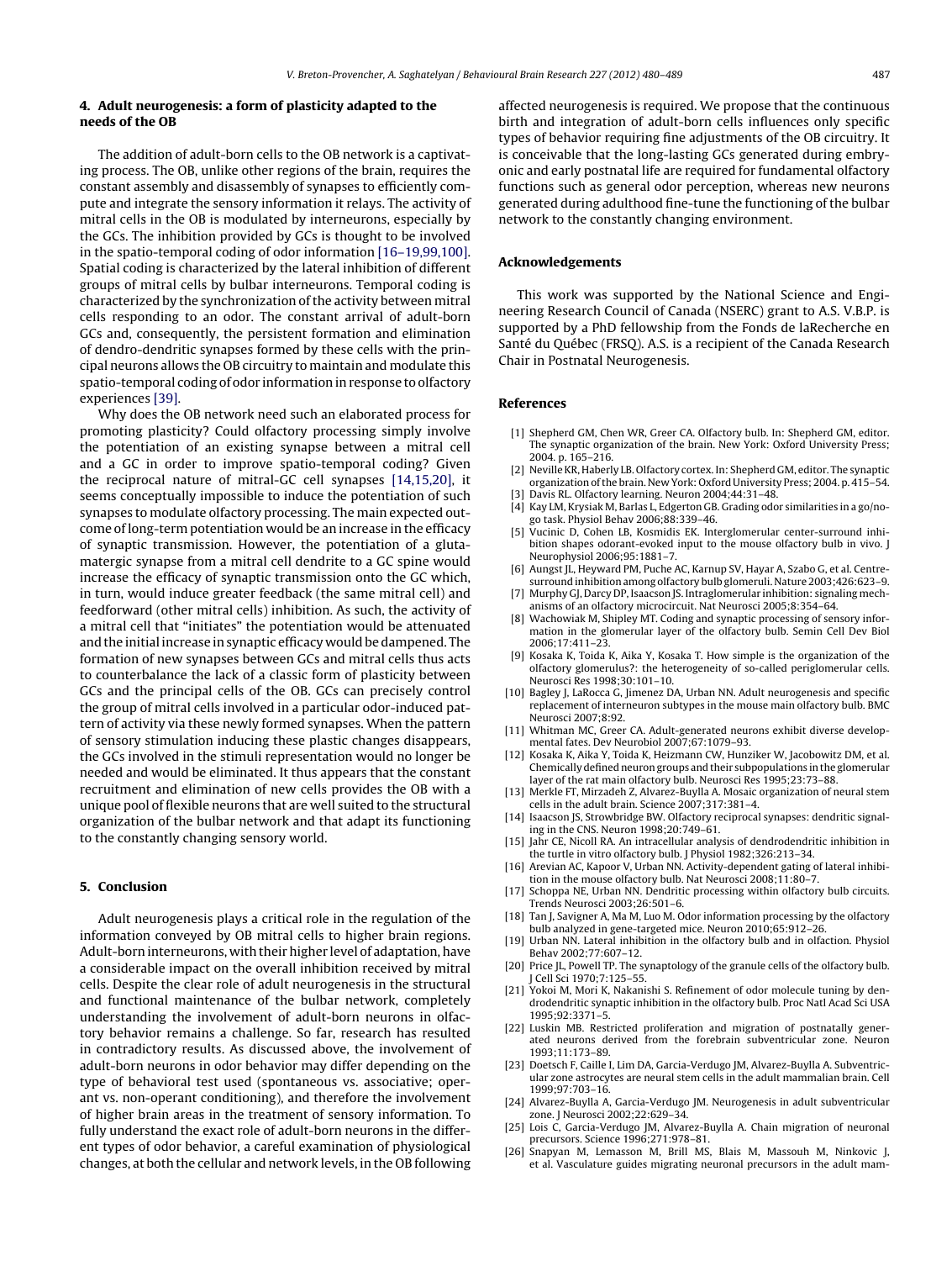<span id="page-8-0"></span>malian forebrain via brain-derived neurotrophic factor signaling. J Neurosci 2009;29:4172–88.

- [27] Whitman MC, Fan W, Rela L, Rodriguez-Gil DJ, Greer CA. Blood vessels form a migratory scaffold in the rostral migratory stream. J Comp Neurol 2009;516:94–104.
- [28] Petreanu L, Alvarez-Buylla A. Maturation and death of adult-born olfactory bulb granule neurons: role of olfaction. J Neurosci 2002;22:6106–13.
- [29] Belluzzi O, Benedusi M, Ackman J, LoTurco JJ. Electrophysiological differentiation of new neurons in the olfactory bulb. J Neurosci 2003;23:10411–8.
- [30] Carleton A, Petreanu LT, Lansford R, Alvarez-Buylla A, Lledo PM. Becoming a new neuron in the adult olfactory bulb. Nat Neurosci 2003;6:507–18.
- [31] Whitman MC, Greer CA. Synaptic integration of adult-generated olfactory bulb granule cells: basal axodendritic centrifugal input precedes apical dendrodendritic local circuits. J Neurosci 2007;27:9951–61.
- [32] Panzanelli P, Bardy C, Nissant A, Pallotto M, Sassoe-Pognetto M, Lledo PM, et al. Early synapse formation in developing interneurons of the adult olfactory bulb. J Neurosci 2009;29:15039–52.
- [33] Carlen M, Cassidy RM, Brismar H, Smith GA, Enquist LW, Frisen J. Functional integration of adult-born neurons. Curr Biol 2002;12:606–8.
- [34] Magavi SS, Mitchell BD, Szentirmai O, Carter BS, Macklis JD. Adult-born and preexisting olfactory granule neurons undergo distinct experiencedependent modifications of their olfactory responses in vivo. J Neurosci 2005;25:10729–39.
- [35] Winner B, Cooper-Kuhn CM, Aigner R,Winkler J, Kuhn HG. Long-term survival and cell death of newly generated neurons in the adult rat olfactory bulb. Eur J Neurosci 2002;16:1681–9.
- [36] Ninkovic J, Mori T, Gotz M. Distinct modes of neuron addition in adult mouse neurogenesis. J Neurosci 2007;27:10906–11.
- [37] Lagace DC, Whitman MC, Noonan MA, Ables JL, DeCarolis NA, Arguello AA, et al. Dynamic contribution of nestin-expressing stem cells to adult neurogenesis. J Neurosci 2007;27:12623–9.
- [38] Imayoshi I, Sakamoto M, Ohtsuka T, Takao K, Miyakawa T, Yamaguchi M, et al. Roles of continuous neurogenesis in the structural and functional integrity of the adult forebrain. Nat Neurosci 2008;11:1153–61.
- [39] Breton-Provencher V, Lemasson M, Peralta 3rd MR, Saghatelyan A. Interneurons produced in adulthood are required for the normal functioning of the olfactory bulb network and for the execution of selected olfactory behaviors. J Neurosci 2009;29:15245–57.
- [40] Lemasson M, Saghatelyan A, Olivo-Marin JC, Lledo PM. Neonatal and adult neurogenesis provide two distinct populations of newborn neurons to the mouse olfactory bulb. J Neurosci 2005;25:6816–25.
- [41] Orona E, Scott JW, Rainer EC. Different granule cell populations innervate superficial and deep regions of the external plexiform layer in rat olfactory bulb. J Comp Neurol 1983;217:227–37.
- [42] Greer CA. Golgi analyses of dendritic organization among denervated olfac-
- tory bulb granule cells. J Comp Neurol 1987;257:442–52. [43] Kelsch W, Lin CW, Lois C. Sequential development of synapses in dendritic domains during adult neurogenesis. Proc Natl Acad Sci USA 2008;105:16803–8.
- [44] Wang DD, Krueger DD, Bordey A. Biophysical properties and ionic signature of neuronal progenitors of the postnatal subventricular zone in situ. J Neurophysiol 2003;90:2291–302.
- [45] Saghatelyan A, Roux P, Migliore M, Rochefort C, Desmaisons D. Charneau P, et al. Activity-dependent adjustments of the inhibitory network in the olfactory bulb following early postnatal deprivation. Neuron 2005;46:103– 16.
- [46] Gao Y, Strowbridge BW. Long-term plasticity of excitatory inputs to granule cells in the rat olfactory bulb. Nat Neurosci 2009;12:731–3.
- [47] Nissant A, Bardy C, Katagiri H, Murray K, Lledo PM. Adult neurogenesis promotes synaptic plasticity in the olfactory bulb. Nat Neurosci 2009;12:728– 30.
- [48] Mirich JM, Williams NC, Berlau DJ, Brunjes PC. Comparative study of aging in the mouse olfactory bulb. J Comp Neurol 2002;454:361–72.
- [49] Rochefort C, Gheusi G, Vincent JD, Lledo PM. Enriched odor exposure increases the number of newborn neurons in the adult olfactory bulb and improves odor memory. J Neurosci 2002;22:2679–89.
- [50] Rochefort C, Lledo PM. Short-term survival of newborn neurons in the adult olfactory bulb after exposure to a complex odor environment. Eur J Neurosci 2005;22:2863–70.
- [51] Bovetti S, Veyrac A, Peretto P, Fasolo A, De Marchis S. Olfactory enrichment influences adult neurogenesis modulating GAD67 and plasticity-related molecules expression in newborn cells of the olfactory bulb. PLoS ONE 2009;4:e6359.
- [52] Moreno MM, Linster C, Escanilla O, Sacquet J, Didier A, Mandairon N. Olfactory perceptual learning requires adult neurogenesis. Proc Natl Acad Sci USA 2009;106:17980–5.
- [53] Veyrac A, Sacquet J, Nguyen V, Marien M, Jourdan F, Didier A. Novelty determines the effects of olfactory enrichment on memory and neurogenesis through noradrenergic mechanisms. Neuropsychopharmacology 2009;34:786–95.
- [54] Yamaguchi M, Mori K. Critical period for sensory experience-dependent survival of newly generated granule cells in the adult mouse olfactory bulb. Proc Natl Acad Sci USA 2005;102:9697–702.
- [55] Kelsch W, Lin CW, Mosley CP, Lois C. A critical period for activity-dependent synaptic development during olfactory bulb adult neurogenesis. J Neurosci 2009;29:11852–8.
- [56] Bastien-Dionne PO, David LS, Parent A, Saghatelyan A. Role of sensory activity on chemospecific populations of interneurons in the adult olfactory bulb. J Comp Neurol 2010;518:1847–61.
- [57] Mandairon N, Sacquet J, Jourdan F, Didier A. Long-term fate and distribution of newborn cells in the adult mouse olfactory bulb: influences of olfactory deprivation. Neuroscience 2006;141:443–51.
- [58] Shingo T, Gregg C, Enwere E, Fujikawa H, Hassam R, Geary C, et al. Pregnancystimulated neurogenesis in the adult female forebrain mediated by prolactin. Science 2003;299:117–20.
- [59] Mak GK, Enwere EK, Gregg C, Pakarainen T, Poutanen M, Huhtaniemi I, et al. Male pheromone-stimulated neurogenesis in the adult female brain: possible role in mating behavior. Nat Neurosci 2007;10:1003–11.
- [60] Alonso M, Viollet C, Gabellec MM, Meas-Yedid V, Olivo-Marin JC, Lledo PM. Olfactory discrimination learning increases the survival of adult-born neurons in the olfactory bulb. J Neurosci 2006;26:10508–13.
- [61] Mandairon N, Sacquet J, Garcia S, Ravel N, Jourdan F, Didier A. Neurogenic correlates of an olfactory discrimination task in the adult olfactory bulb. Eur J Neurosci 2006;24:3578–88.
- [62] Sultan S, Mandairon N, Kermen F, Garcia S, Sacquet J, Didier A. Learningdependent neurogenesis in the olfactory bulb determines long-term olfactory memory. FASEB J 2010;24:2355–63.
- [63] Belnoue L, Grosjean N, Abrous DN, Koehl M. A critical time window for the recruitment of bulbar newborn neurons by olfactory discrimination learning. J Neurosci 2011;31:1010–6.
- [64] Mouret A, Gheusi G, Gabellec MM, de Chaumont F, Olivo-Marin JC, Lledo PM. Learning and survival of newly generated neurons: when time matters. J Neurosci 2008;28:11511–6.
- [65] Livneh Y, Feinstein N, Klein M, Mizrahi A. Sensory input enhances synaptogenesis of adult-born neurons. J Neurosci 2009;29:86–97.
- [66] Scotto-Lomassese S, Nissant A, Mota T, Neant-Fery M, Oostra BA, Greer CA, et al. Fragile  $\times$  mental retardation protein regulates new neuron differentiation in the adult olfactory bulb. J Neurosci 2011;31:2205–15.
- [67] Abraham NM, Egger V, Shimshek DR, Renden R, Fukunaga I, Sprengel R, et al. Synaptic inhibition in the olfactory bulb accelerates odor discrimination in mice. Neuron 2010;65:399–411.
- [68] Lagier S, Carleton A, Lledo PM. Interplay between local GABAergic interneurons and relay neurons generates gamma oscillations in the rat olfactory bulb. J Neurosci 2004;24:4382–92.
- [69] Lagier S, Panzanelli P, Russo RE, Nissant A, Bathellier B, Sassoe-Pognetto M, et al. GABAergic inhibition at dendrodendritic synapses tunes gamma oscillations in the olfactory bulb. Proc Natl Acad Sci USA 2007;104:7259–64.
- [70] Mak GK, Weiss S. Paternal recognition of adult offspring mediated by newly generated CNS neurons. Nat Neurosci 2010;13:753–8.
- [71] Bath KG, Mandairon N, Jing D, Rajagopal R, Kapoor R, Chen ZY, et al. Variant brain-derived neurotrophic factor (Val66Met) alters adult olfactory bulb neurogenesis and spontaneous olfactory discrimination. J Neurosci 2008;28:2383–93.
- [72] Enwere E, Shingo T, Gregg C, Fujikawa H, Ohta S, Weiss S. Aging results in reduced epidermal growth factor receptor signaling, diminished olfactory neurogenesis, and deficits in fine olfactory discrimination. J Neurosci 2004;24:8354–65.
- [73] Gheusi G, Cremer H, McLean H, Chazal G, Vincent JD, Lledo PM. Importance of newly generated neurons in the adult olfactory bulb for odor discrimination. Proc Natl Acad Sci USA 2000;97:1823–8.
- [74] Kim WR, Kim Y, Eun B, Park OH, Kim H, Kim K, et al. Impaired migration in the rostral migratory stream but spared olfactory function after the elimination of programmed cell death in Bax knock-out mice. J Neurosci 2007;27:14392–403.
- [75] Mechawar N, Saghatelyan A, Grailhe R, Scoriels L, Gheusi G, Gabellec MM, et al. Nicotinic receptors regulate the survival of newborn neurons in the adult olfactory bulb. Proc Natl Acad Sci USA 2004;101:9822–6.
- [76] Lazarini F, Mouthon MA, Gheusi G, de Chaumont F, Olivo-Marin JC, Lamarque S, et al. Cellular and behavioral effects of cranial irradiation of the subventricular zone in adult mice. PLoS ONE 2009;4:e7017.
- [77] Mouret A, Lepousez G, Gras J, Gabellec MM, Lledo PM. Turnover of newborn olfactory bulb neurons optimizes olfaction. J Neurosci 2009;29:12302–14.
- [78] Valley MT, Mullen TR, Schultz LC, Sagdullaev BT, Firestein S. Ablation of mouse adult neurogenesis alters olfactory bulb structure and olfactory fear conditioning. Front Neurosci 2009;3:51.
- [79] Watt WC, Sakano H, Lee ZY, Reusch JE, Trinh K, Storm DR. Odorant stimulation enhances survival of olfactory sensory neurons via MAPK and CREB. Neuron 2004;41:955–67.
- [80] Jones SV, Choi DC, Davis M, Ressler KJ. Learning-dependent structural plasticity in the adult olfactory pathway. J Neurosci 2008;28:13106–11.
- [81] Feierstein CE, Lazarini F, Wagner S, Gabellec MM, de Chaumont F, Olivo-Marin JC, et al. Disruption of adult neurogenesis in the olfactory bulb affects social interaction but not maternal behavior. Front Behav Neurosci 2010;4:176.
- [82] Larsen CM, Kokay IC, Grattan DR. Male pheromones initiate prolactin-induced neurogenesis and advance maternal behavior in female mice. Horm Behav 2008;53:509–17.
- [83] Linster C, Johnson BA, Yue E, Morse A, Xu Z, Hingco EE, et al. Perceptual correlates of neural representations evoked by odorant enantiomers. J Neurosci 2001;21:9837–43.
- [84] Mandairon N, Stack C, Kiselycznyk C, Linster C. Broad activation of the olfactory bulb produces long-lasting changes in odor perception. Proc Natl Acad Sci USA 2006;103:13543–8.